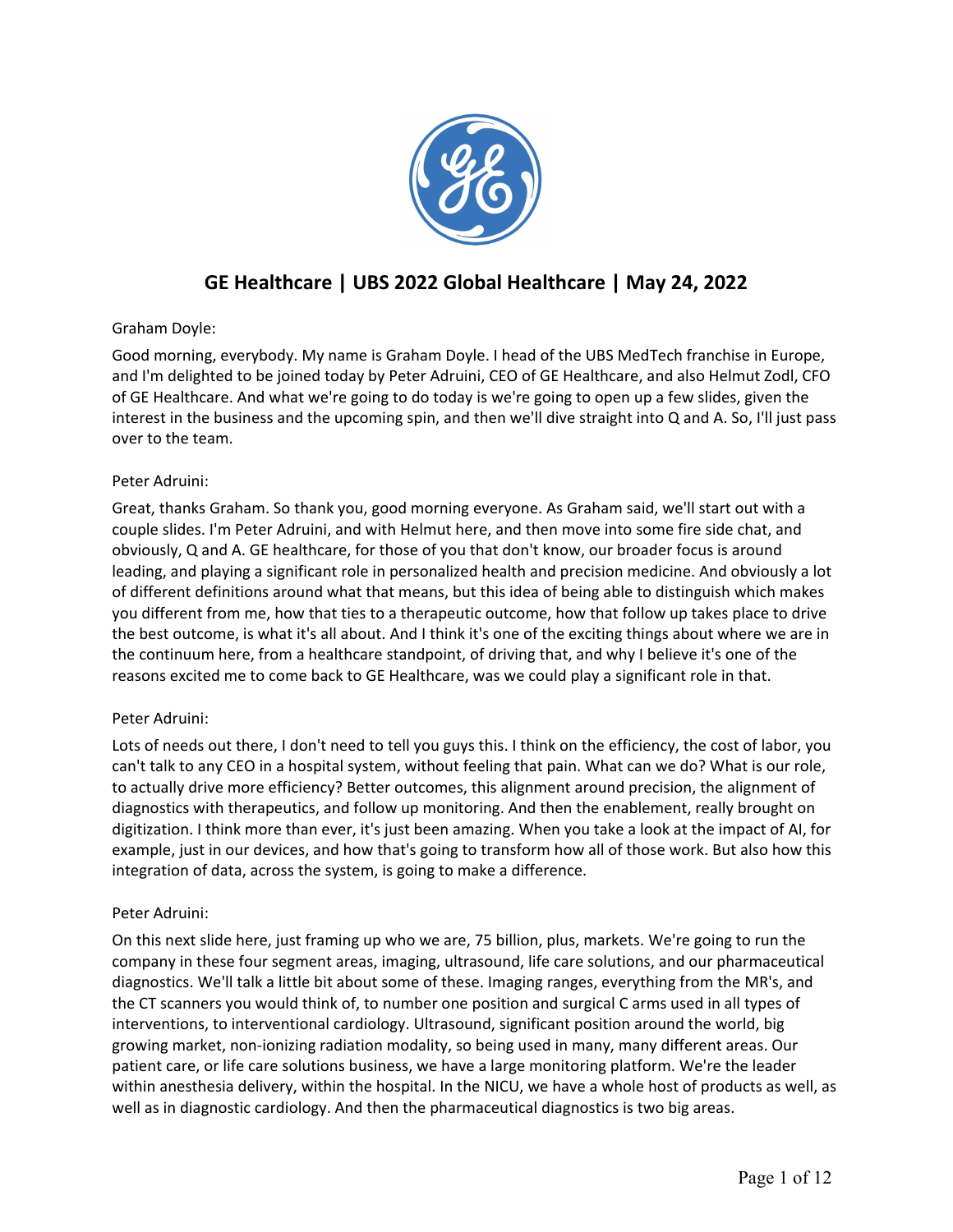# Peter Adruini:

I'm sure we'll get a chance to talk a little bit about some of the recent news with iodized contrast injection. Again, typically the agents used to enhance imaging, but we also have a growing molecular imaging portfolio, tied into pet CT, or follow ups within spec imaging. And again, this is a growing area for either diagnosing Parkinson's disease, finding payloads of amyloid beta plaque can obviously play out in diagnosis work associated with Alzheimer's. Underlying that, is we have a digital platform, about a billion dollars of revenue, and also our break, repair, and broader services portfolio. Over 10,000 people out that do the repair process, that's about a \$6 billion business. That's a subset of the imaging number, and some of these up here. So it's roughly about an \$18 billion revenue business.

# Peter Adruini:

I won't drain this one, but a point is, we touch a lot of the healthcare system. From many different areas of inpatient acute, all the way out to the home, at certain levels. And the blue here touches on so many of the different disciplines, Graham, that are actually out there that we play in. It's hard to actually run an institutional hospital, without having some level of the involvement of GE Healthcare involved. And I think, we view that humbling, that one of our roles is how do you bring this together in such a way, that around certain care pathways, whether they mean cardiology, or oncology, or other disease states, that we can bring better outcomes, but also help solve some of those challenging productivity issues that I mentioned when we opened up.

# Peter Adruini:

And so just a snapshot by the numbers here, it's about a billion, plus, patients that are on a piece of GE equipment every year. We've got over 4 million pieces of installed base, large monitoring install bases. You can imagine as well as traditionally amount of our imaging equipment, as well as OR products. Many of those are connected devices, so break, fix, remotely. Many of those though, as far as capturing a lot of data, historically, we haven't done a lot with that. So there's a really interesting opportunity to make those smarter, to actually help understand trends, and related issues, and workflow. And so we've got products that are already working on that today, but I think that's an extended opportunity.

# Peter Adruini:

I'd mention 18 billion in revenues, and about 50% of that recurring. Recurring, in the way of a service contract, an ongoing contrast agent delivery, a contract for accessories and parts. And I think over time, that's something that can become more a part of a recurring larger revenue stream. And as you can see, we spend about a billion on R and D, and have about 16.7 is our operating margins. And so I'll hand it over to Helmut, here. Talk a little bit more on some of the financials, and give an update on the spin.

#### Helmut Zodl:

Yeah. Thank you, Pete. And good morning, everyone. It's great to be here with you today. So I'll talk a little bit about the financial model, and the guide for 2022, as well as beyond. As you can see on the page here. So we are sticking to our guide, we'll be confirming our guide of low single digit, to mid single digit revenue growth, marginally expansion of 25 to 75 basis points, and the cash flow of more than 100%. And as was discussed in the last GE earnings, we are training to the lower end of that guide. Driven by, you saw our supply chain challenges. And I'm sure we talk a little bit about this morning, what is happening in Shanghai with the lockdown, which is really a key area impacting us, on that side.

#### Helmut Zodl: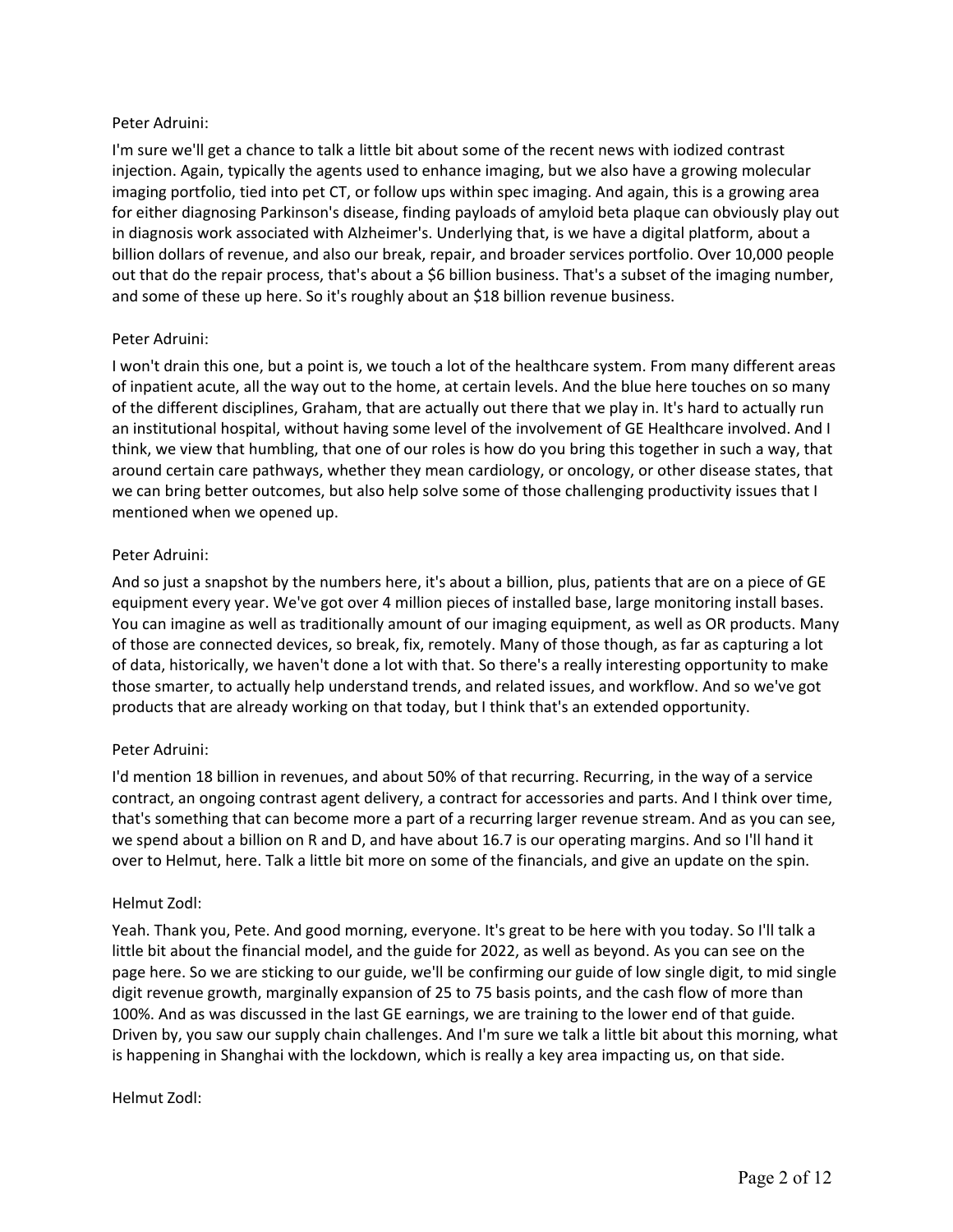But what we are really focused on is what is in our control, where we can manage, where we can improve our supply situation, where we can re qualify parts, and where we can also look at what is happening around pricing, in our industry, and that we manage, accordingly. So for the long term in outlook, as you can see on the right of this page, we are looking for a mixing digit growth, in line, what we see as the industry growing for our four product categories, that Pete was mentioning before our four segments. And we expect our margins to be into the high teens, to around 20%, as we go forward. And we will continue to generate cash in that 100%, in a plus range, on the free cash flow conversion.

# Helmut Zodl:

So overall, I think I'm quite excited, in how our business is shaping up, and how we are preparing ourselves for the spin, as we go forward. Which I'll cover here, on this page. The spin work is really progressing very well. The teams, we have a small team, a very dedicated team, a project office that is managing the spin, at the corporate level, but also at the GE Healthcare level. Those teams are working very well together. And we have a number of milestones, that we have laid out here, from the operating model, the legal entity structure, the corporate governance, as you can imagine, a lot of work that goes into this one.

#### Helmut Zodl:

But we have really, what we call 95% of our teams, in a 100% focused, on the day to day business, which is really important. So we run the day to day business, and we have a small team that is executing the spin work, which is progressing very, very well. So with that said, overall, I'm really excited as we spin off, and execute on our financial operating model, we become a faster, more focused healthcare company, that's really here to serve patients and customers alike. So Pete, I'll hand back to you.

#### Peter Adruini:

I think, Graham, we'll just do a couple comments on the wrap up here. I think this idea of global franchise, focused on precision health, this idea of care pathways thinking, for us, is an important enabler for us. And again, we think by modality area, whether it be, I give my ultrasound example, of coming from acute care all the way to the home, is a really interesting opportunity for us. We announced this partnership and equity investment with Pulsenmore.

#### Peter Adruini:

To take OB/GYN imaging actually to a patient's house. The Vscan Air, as an example, as a first tetherless system that's out there for handheld ultrasound and an ecosystem that integrates it back into the institution. So that primary care physicians are using it, which traditionally haven't used echo or ultrasound. We think is a great area across all of our modalities. And then this idea of horizontally, how they've become tied together and thinking that way. We traditionally haven't been as clinical that way, and I think you're going to see us be more clinical that way, whether it be thinking about breast cancer and that disease state, or it might be prostate or small cell lung cancer. The cardio side, obviously things such as structured heart. So we think we have a significant role to play and can enhance our position by doing that.

#### Peter Adruini:

Operational performance. Look, I think the team is really embracing lean. We've made significant opportunities as a separate company to be able to take a look at and be more focused in areas where we can have more growth. Certain market areas where we can actually focus to expand at a faster rate.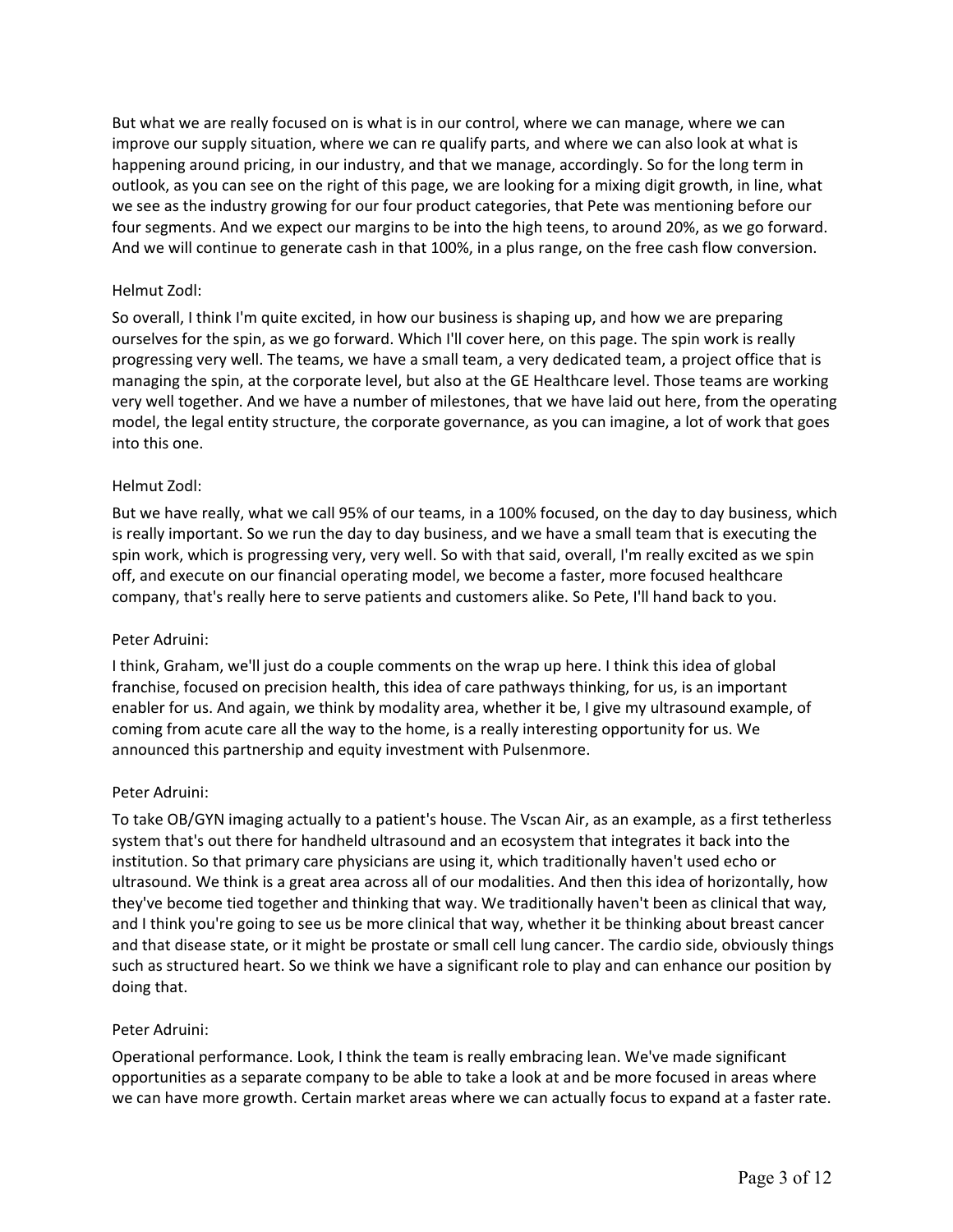We tended to be a little bit of a broader player, historically in GE Healthcare. We covered all areas broadly, and I think the more that we can focus on those areas that we can see bigger impacts for patient, but also better returns is part of our focus.

# Peter Adruini:

And the last part about the spin. I think just the energy on our team around being a separate company. People are really excited about what this means. Everything from our focused leadership team of deeper healthcare experience, folks to rethinking about what we can do. We're also at this interesting point right now coming out of COVID that many of our customers are really thinking about what they need to do to enhance their capabilities. And so we tend to play in those roles where additional imaging equipment or other capabilities are quite necessary, so exciting times. And we'll stop there, Graham, and maybe jump into any questions.

# Graham Doyle:

Brilliant. Thank you. And for anybody who wants to ask questions, you can just scan the QR code on the table and submit them directly to me. Look, I think we can dive in, it's probably a short term question, but it's something that's been dominating some of the debate we've had recently. I can see the smiles in your faces. We can...

#### Peter Adruini:

Let me guess which one it is.

# Graham Doyle:

Contrast imaging, and I suppose just more generally the supply chain headwind. So we've seen it with some of your peers. Could you sort of give us some context, the background to that issue and where you think you are in sort of resolving that?

#### Peter Adruini:

Yeah. I'll jump in then Helmut if you want to add a little bit of color to it. So contrast agents, they're used for imaging studies, iodine base, primarily all of the x-ray modalities. If you're going to do a study, many cases, you do it without agent and with so that you can see the difference, the contrast of the vessels typically highlighted. So it's a very important agent that's used in many exams throughout the world. There's four major players, we're one of them. We have two large plants. We actually have three plants, one's in Nordics, which is small. But two large plants that serve our customers around the world. One out of Cork, Ireland, and one out of Shanghai. With the lockdowns that took place associated with COVID, now over the last eight weeks, we really were impacted at that facility on our production levels.

#### Peter Adruini:

We were at fundamentally zero production in early April. We've worked structures out with the local government and the Chinese government at federal level to be able to reopen with some constructs. We've created fundamentally a closed loop structure. We kind of have a housing capability at our large facility within Shanghai where we have employees stay, can be fed, can be slept, stay there. They're bused into the facility. We have capabilities at the facility as well. That area keeps them isolated from the general population, and with that authorization, we're able to add incremental amount of workers per week. Since April through now, we've been adding cohorts of 30, 40 employees once they go through a quarantine period, have multiple tests, all those things. And we're up to about over 60%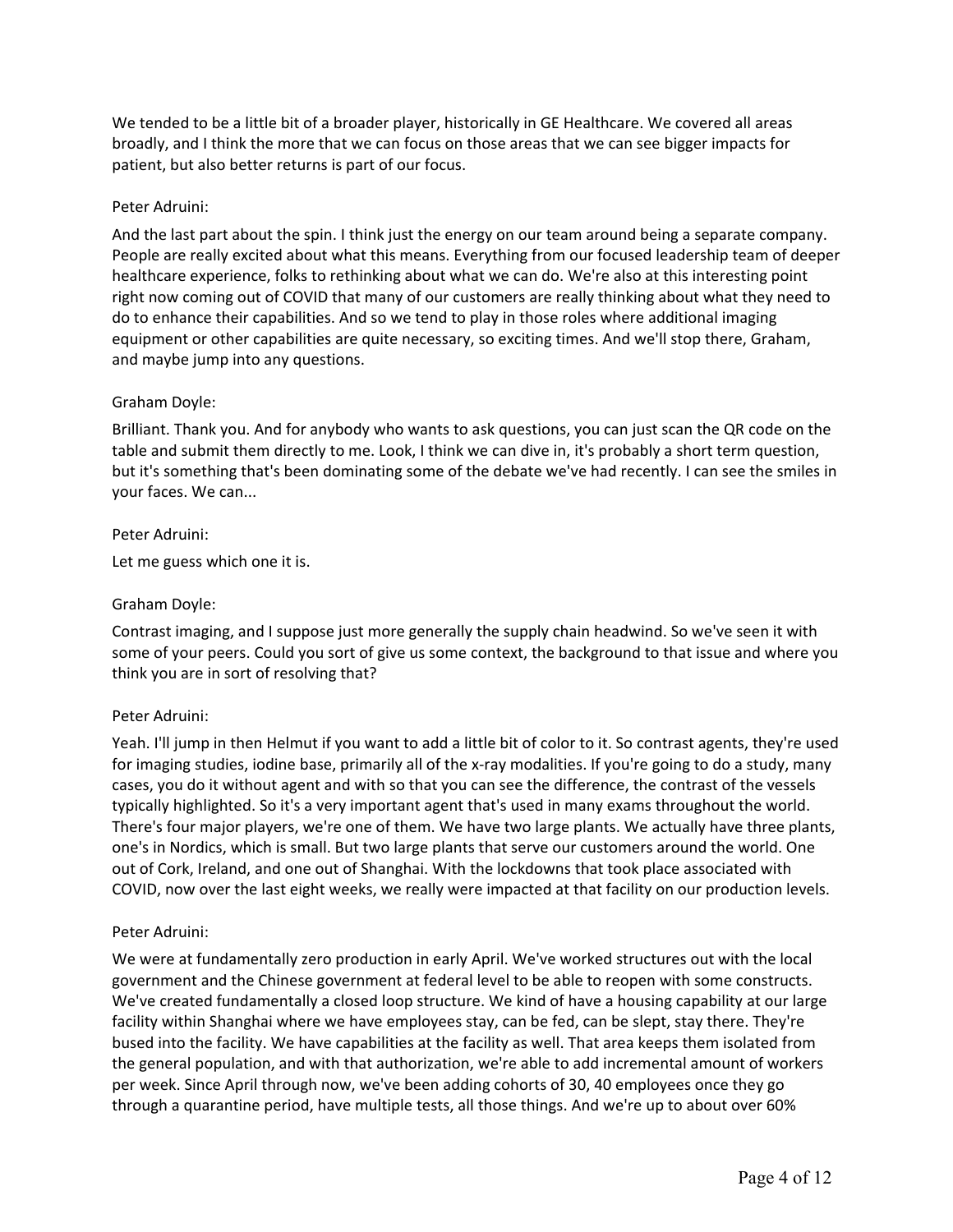capacity now. We have some that are now what Helmut quarantine that within the next two weeks, we'll get up to about that 75% level.

# Peter Adruini:

That's just kind of the framing of where we are. And we have the agreements to do that. Obviously, when everything is lifted within Shanghai, we can come up to a full 100%. We'll see between there. What's important about 75% is it doesn't solve all the demand issues, but it really helps solve all the patient triaging issues of who needs product. In the last couple weeks, it's been challenging, particularly for our U.S. customers as we've had to actually really manage allocations. In some cases, they've had to delay some elective cases to make sure that they could take care of critical care cases. I think we're going to be moving out of that phase here in the next couple weeks, but that's kind of our current status. I mean, Helmut, what else did I miss?

# Helmut Zodl:

Yeah, maybe just to add one point, Pete, what you said. Again, the very close loop process to keep everybody safe in this environment. Obviously, we have our teams sleeping in our office buildings and we have all the facilities there to keep them safe and then getting into the factories for their shifts. And to make sure that the product that comes out of the factory really arrives at customers on time. We've also introduced air shipments. Typically, that product would be on a boat for a couple of weeks, but we are using our air shipments to make sure we accelerate to take care of patients and customers so that the product can be on the U.S. shore. Or other countries where it is needed at a shorter period of time. So, we are doing that as well and making sure that we have the right shipping capacities available, so the product gets to the customers on time.

#### Peter Adruini:

And then Cork, Ireland already was running at capacity. But we found some ways, particularly with our kind of lean methodology, to be able to get more capacity out of there. That's running over its typical entitlement capacity. That's been helpful as well to support the U.S. market. And we'll continue to be able to leverage that at a high point. Obviously, for all four players within the market, there's only so much supply that's actually out there. So, over the next months and stuff, managing allocations and kind of balancing so that there's not hoarding that takes place no different than other shortages that are out there is what we're really focused on. And again, our whole goal right now is taking care of patients and making sure customers have the supplies they need.

#### Graham Doyle:

So, should I let my family back in Cork know there's going to be big investments there?

Peter Adruini: There you go. Graham Doyle:

Is that what we should think?

Peter Adruini: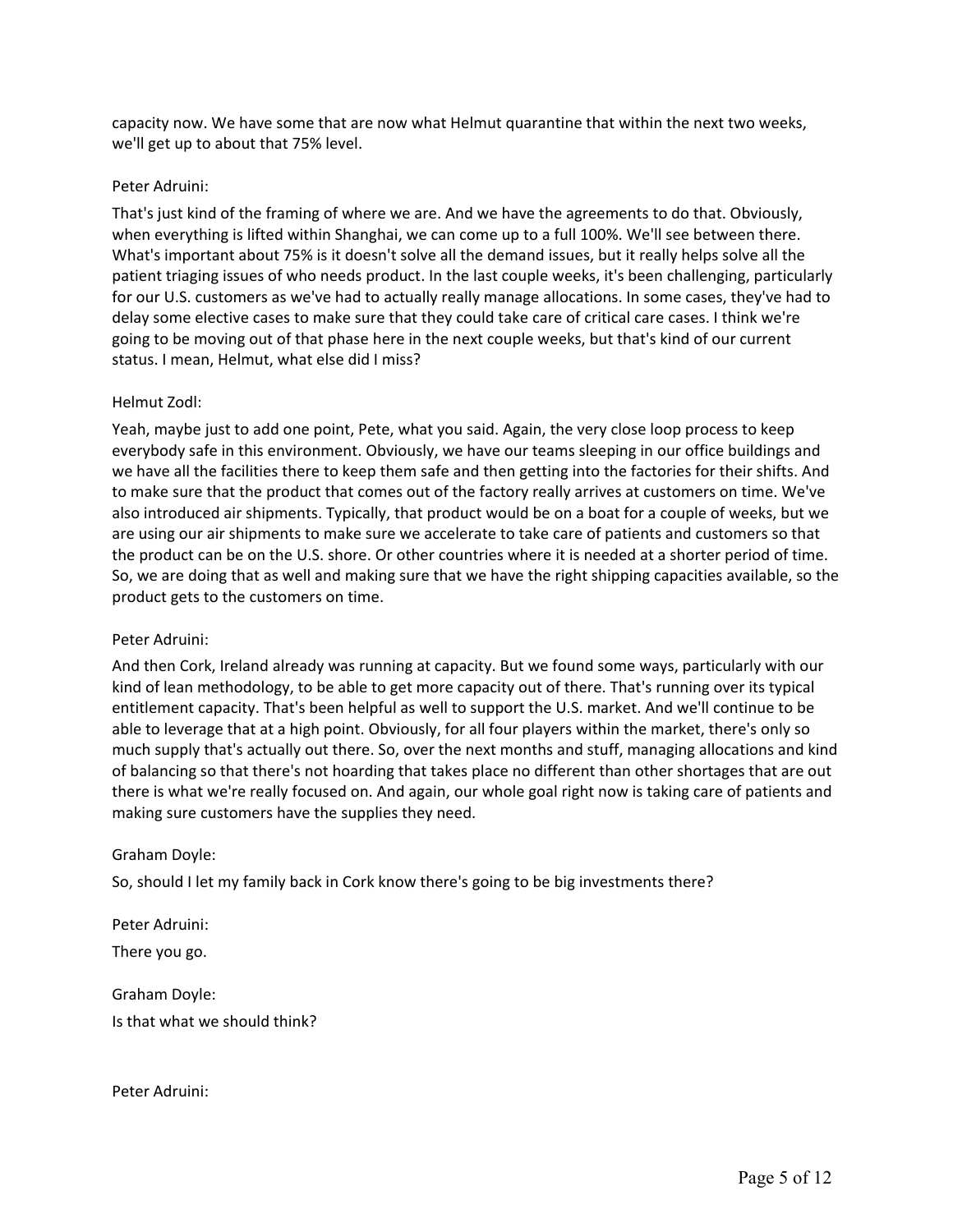# We love Cork. It's a good spot.

# Graham Doyle:

Just maybe following up on that. Then, the point you made around air to shipping freight. Is there a possibility for that to close the gap that sort of developed in the last month? Whereby, maybe product that might have taken longer to get somewhere, you can kind of get a bit quicker and with air freight, and therefore, you don't have that operational gap.

#### Helmut Zodl:

Sure, sure. So that is one level to make sure that we bring the product very quickly to the customer and we're absolutely doing that one. So obviously, we are working with the right shipping carriers to get that product into the hand of customers as quick as possible. We will start bringing products back onto the ocean as well. So we have our normal, I would say, process. But in the short midterm, we're going to use a lot of air to bring it in a faster to customers to make sure that the patient has the product. Yeah.

# Peter Adruini:

Yeah. And so we'll do everything we can there and making sure that obviously customers and patients between us or any of the other key suppliers, they can get what they need to take care of patients. I mean this is what's job one. But the fact is, I think we're going to still be managing some level of allocations for quite some time just because when you go through an event like this, people are going to take a look at and say, "Gee, I normally kept three months of supply. Maybe I should keep six months now." Well, this isn't the time to obviously change that. So, trying to be responsible to make sure everyone that needs it will go through that. The sooner we can get to a 100%, that obviously will help, and we'll continue to use air shipments appropriately to cover the gaps.

# Graham Doyle:

And maybe sort of a broader picture. Obviously, we've just seen how important imaging is to you. And you're one of the big three players in that space. We get a lot of questions and we have got the last sort of two to three months around a potential slowdown there. And two drivers. One, are people concerned about the capex cycle and therefore thinking, "We need to prioritize our investments into labor where we've got shortages." And I suppose, two, which I suspect is probably more true, which is we're running at such high capacity in the hospital systems, and there's so much demand for procedures that no one wants to run the

#### Graham Doyle:

Risk of a downtime and so you might see some of these installations pushed out. Is this anything you are seeing? Because I know one of your competitors, we've definitely seen an impact, albeit might be more supply chain driven and with another we've seen no impact. So it's been quite a mixed picture so far.

#### Peter Adruini:

Yeah, well obviously this has not been the year many of us had hoped that would start out with right from land wars to the supply shortages to the COVID shutdowns. But I think from our customer standpoint, and I've been out with quite a few customers speaking, the labor cost, particularly in the United States has been one of their biggest challenges and everyone is working through different versions of it through how they're managing nursing or tech or even orderly other costs just can't get enough labor and I think that's going to continue to exist, they'll work through it. But I think Graham,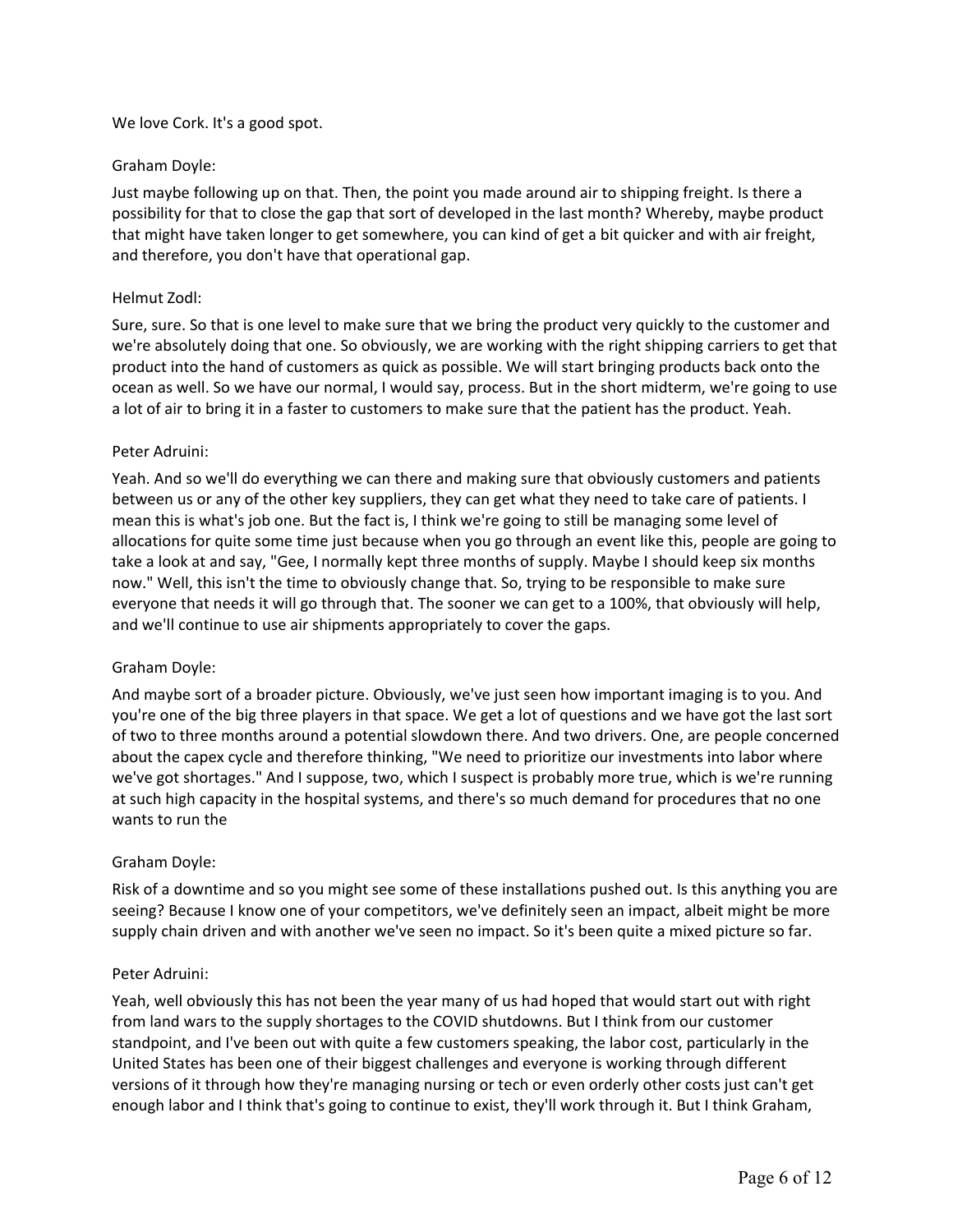you hit a key important point is obviously at some point if their costs are at certain level they're going to take a look at their spending. I don't think we're anywhere close to that but I do think they're at a point where productivity is everything for them.

# Peter Adruini:

And so how you can find better throughput to get a sick patient in the institution get them better and move them on to home is top of mind and so many of our products play a huge role within that. And I think coming out of COVID, it's interesting just around the world whether it be in Western Europe, Southeast Asia, clearly the United States, this understanding of "Gee, where did I have vulnerabilities coming out of COVID? What would I have liked to have had more capability on?" And imaging is typically on that list as an example. So if you just take a CT scanner in many cases, it is in some ways the swiss army knife in the hospital. You can palpate a patient, you can do all kinds of things with that patient or you can do kind of a head to sternum scan and literally have images immediately without touching the patient and be able to get a diagnosis.

# Peter Adruini:

And I think that realization of need is increased and so we're actually seeing more demand tied to those type of insights, those types of views relative to the marketplace. Now the key is what do they come in? And so you don't have the opportunity right now in many cases to do a lot of new system swaps and stuff that may take a month or two with build out. So it tends to be even a little bit more demand on upgrades. And so something that you could put on my system a week later when I turn it on magically it has better productivity. And so honestly across our portfolio big focus of our teams has been on new products for sure but upgrade ability because of the economics. One you don't have as big of an outlay of capital.

# Peter Adruini:

You don't have the downtime in a world where you're already pinched, and if you can get great productivity, so one we cite quite a bit is in our MR platform MR being the longest install for anybody, because you have this large magnet there's typically build out. In a city like New York, there's all types of more challenges that come into play to get it. So if you can put a software upgrade that could say, take that 10 year old system and make it 50% more productive, more patients in a day and also enhance your image quality. Well that's the big win. And that's the example of product that we have that's growing significantly fast. So there's a lot of tensions that way. We also have a lot of digital solutions that we're evolving that are actually helping institutions understand where their bottlenecks are or how to better run their areas and so I can see that being on the increase as well.

# Graham Doyle:

And do you think purchasers, do you think hospital systems are thinking differently now? So my sense was, and this is sort of a European sense is it's always frantic and you're only planning one year ahead really, and you upgrade what you have to and that's about it. But post COVID people seem to reassessing plans and thinking actually "We weren't set up for things that we needed to be and maybe going forward we know we have this big procedure backlog, what do we do to tackle that?"

Peter Adruini: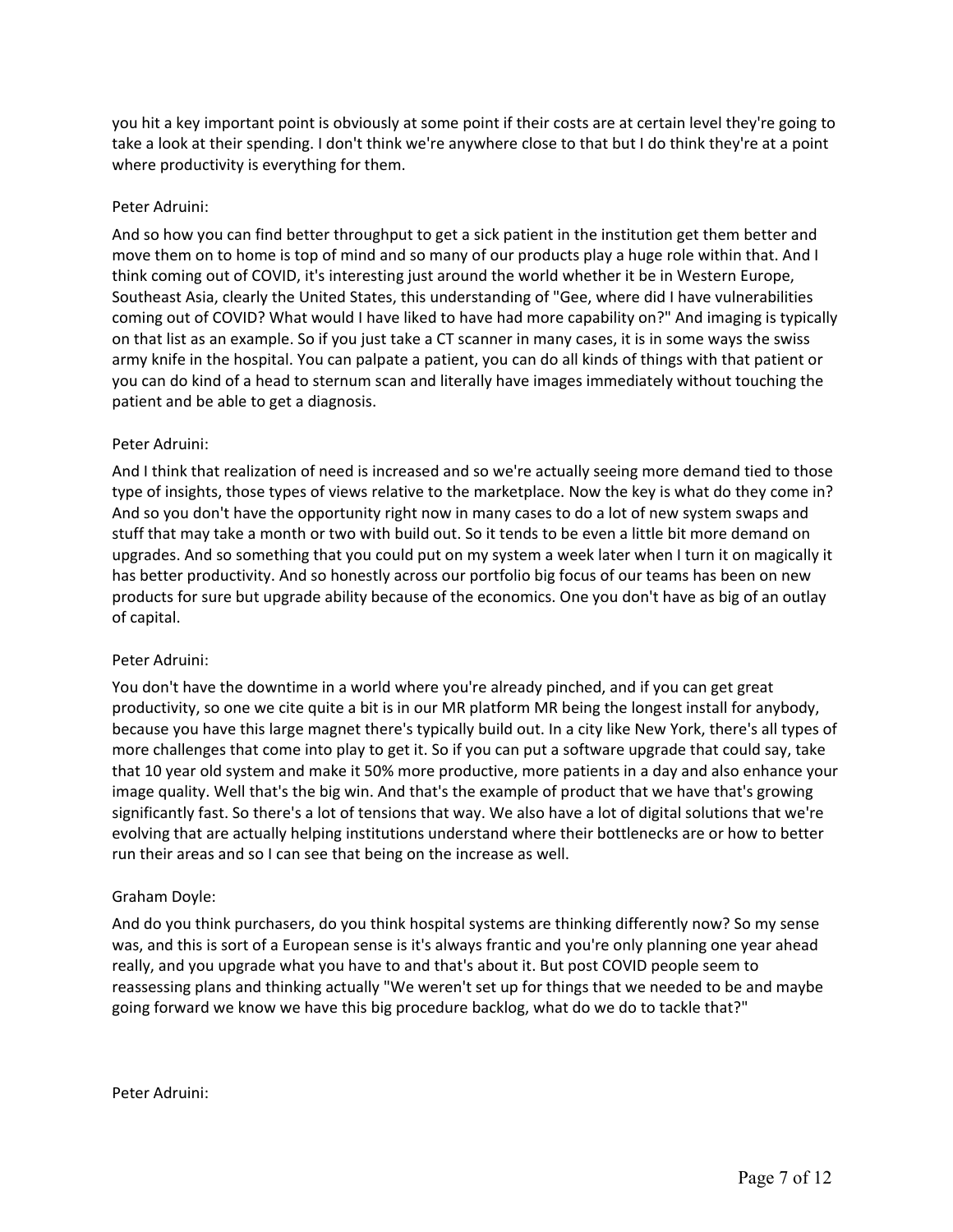I think Graham, I think in general it's a fair point, obviously with all the stuff going on in the world right now it makes us all a little bit more myopic because things tend to be a little bit more acute for everyone on just what's happening. But I do think there's been, almost any institution around the world that's had a step back and said "What did we learn from the COVID experience? Where were we exposed? What do we want to do differently? What does this mean for other related issues?" And I think in the UK as an example I'm sure you're well aware of, there's a lot of discussion about more outpatient capabilities and should there be investments in ambulatory surgical centers to reduce volume? You think about COVID, if somebody's coming in and needs studies, the last thing you want to do is maybe bring them more into a concentrated location, whereas you can do more distributed.

# Peter Adruini:

And so I think there's lots of examples like that that are having people think about their plans. I think here in the United States for our big providers and our big integrated delivery networks, there's clearly more of a view of let's think about a fleet strategy over 5, 7, 10 years. How do I think about this? Where are we strategically going with our cardiovascular strategy or oncology strategy? What is the need for other imaging modalities or planning and therapeutic integration? So there's definitely a lot of those discussions going on. And I think to your point, I think it's a great observation. There's more strategic insights than there were maybe just a few years ago.

# Graham Doyle:

And maybe when we think about the spin upcoming and I suppose R and D is something that's often not talked about when you're part of a much larger group because it's just the headlines that we look at and some of the developments and things like photon counting CT, reduced heat MRI, where do you think you are on the curve in that? Are there products we should be looking at for Q1 next year and thinking "Yeah this is what we need to be building the GE story around."

#### Peter Adruini:

Yeah. So look I think I'll just make the billing here. I think since Larry's come in to take the role for overall GE the investments and the focus to make sure that the pipeline has the type of investments to make the big bets, right. We did this deal with Prismatic relative to photon counting CT. We've added the capabilities around that. So actually we have quite a robust pipeline of products coming out. That being said, I think as a separate company with our own balance sheet, the ability to actually maximize that, the ability to kind of maybe take a look at other costs within the business and move more of that towards higher returns within technology is something that we're going to look at. I think if you think about specific products and stuff, so just taking our MR line and what we've done with AI, you're going to see AI touch every business.

#### Peter Adruini:

I would say for all of the players out in imaging, artificial intelligence is just going to be a transformational play. It starts changing some of the fundamental physics of how you make an image. And with that then it's going to enable you to see things or quantify things you probably couldn't have done in the past. And it's also going to be a big enabler towards productivity. If you take that data then and incorporated with other data fields such as genomics data and such, how that drives insights for better precision or matching with a therapeutic or therapy, all those are things that we're focused on. From just pure difference in products and productivity like our CT product we just rolled out at the RSNA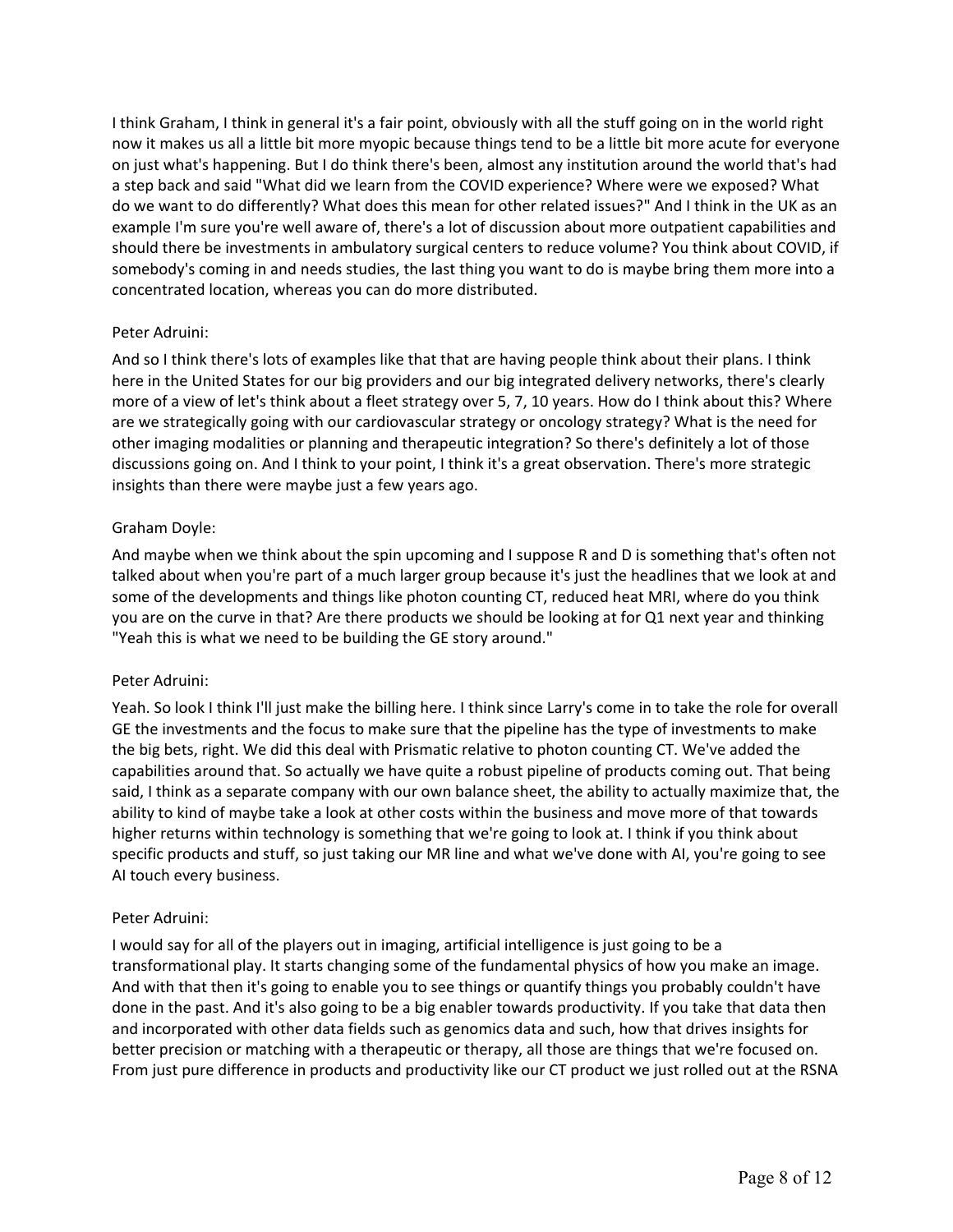this past December. It's the first one we've done a full integrated platform where we actually simplified down many tables, one line of code, all those things.

# Peter Adruini:

Why is that important as we bring out new AI in those features, in the past we'd have to rewrite it for five or six different platforms. As it's integrated down to one line of code, the ability to take that and roll across from a premium to a performance product just really doubled in speed. And that's a really important part of this. The other aspect of it is we get better leverage on those components and we get a better cross position results in a better margin position. So there's been a lot of good moves that have taken place from that standpoint, field upgrade ability. You could start with a scanner that could do basic radiology, that same platform with a field upgrade, not removing the whole thing. You could move that to a one beat cardiac scanner by adding upgrade features on it with an upgrade that would take less than a few days. So that's been happening in the background. MR the same deal. And then on our ultrasound platforms you're going to see quite a bit. We have just came out with the new,

# Peter Adruini:

The Voluson leadership product and OB/GYN, a lot of the AI integration, same within the cardiovascular side as well, handheld ultrasound. So there's quite a few things. Our anesthesia business just introduced, we don't talk that much about it, but we have the leadership position. If you go in for any surgery, the anesthesiologist there, the device they're using, that anesthesia machine with the ventilation controls, we have a leadership position there. We just receive the first PMA approval for kind of a closed loop system of anybody in the United States. And so it helps actually titrate oxygen and the three main gases that are used. So reduced cost of the anesthesia gas by 30% for the user at the same time, it really manages how much and helps manage how much the patient needs. So again, these type of added control pieces are out there.

# Peter Adruini:

And I'd say the last part Graham I'll tie out is that you're just going to see us spend more time thinking about across some of these disease states, how we connect things together, how we tie them together to drive a better therapeutic outcome. And we've got things coming. We'll talk more about them later in the year and into next year, but a lot of efforts around care pathways.

# Graham Doyle:

And I suppose one question on the spin that we were discussing earlier is obviously when you we've seen with other med tech companies, when they've spun out of a sort of parent, I think of Alcon and actually health Anders as being two quite good success stories. And, a lot of these things are cultural, but other practical things that are easier to do. So is R and D decision making quicker because there's one less committee. Is capital planning a little easier as well, and can you be a bit longer term in terms of what you do as well? So you might launch a platform rather than a single product because you get longer term payback rather than upfront. So things like that we should be thinking about, which actually adds value to the business.

# Peter Adruini:

Do you want to give a shot?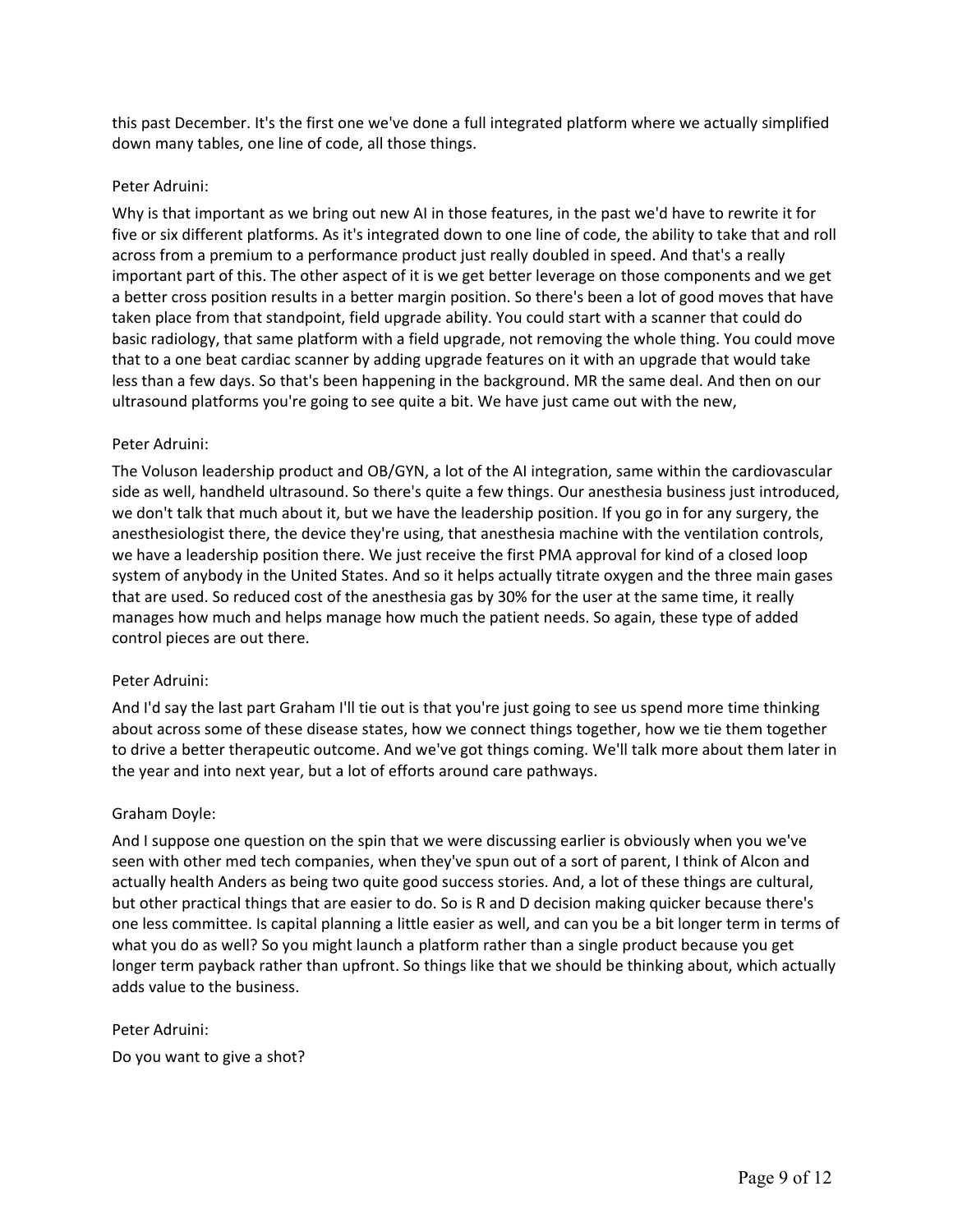# Helmut Zodl:

Yes, I'll sure. So I believe when you think about you a hundred billion dollar company, speed of decision making versus an 18 billion dollar company, this is a smaller size. So I think managing the matrix, and I would say optimizing around that matrix and the speed for decision making, speed to customer I think is quite important. I think Pete said, obviously our investment in R and D I think over the last years was already increasing. We expect that to continue. And then I think driving a cultural shift in the organization around in a stronger entrepreneurial relationship, which I believe will thrive in a better growth as we go forward and if we think about it from a complete end, being a dedicated healthcare company is a dedicated board, the sole purpose on healthcare.

# Helmut Zodl:

And then bringing that together with red capital allocation, we believe will help us to grow into that [inaudible] and expand much as we go along and we'll do that organically, but there will be also pieces as we've been ahead also recently of inorganic growth, I think will come in with that. And then focusing again on the patient, the customer, and our team in driving the right culture.

# Peter Adruini:

Yeah. The only thing I would add, which has been super cool about this whole experience Graham is everybody knows every company comes down to one thing, it's about people and it's about having the right people and the right roles. And then magic can happen from capital allocation to what you can do for customers and patients, and as a separate company with a sole mission really about taking care of patients, the moments that matter, the amount of people that have even reached out, we've already brought into the company, or that want to be part of this it's just very humbling. I mean, folks that I've known, I've been in the healthcare business for over 30 years, that want to be a part of it in any way that they can. I think that alone, that cultural piece of it, and from a board that's a healthcare focus board down through an organization that's aligned.

#### Peter Adruini:

There's just benefits that are hard to quantify, but I know they're there. And it starts with having just a world class crew that can really do things. And again, with your own stock and your own currency, that way people feel the good and bad of it. And, and that drives focus. It drives accountability, it drives different types of decision making. So, I applaud the GE Board and the team for this because I think for all three companies, it's going to be a really important value driver, that type of focus.

#### Graham Doyle:

Maybe one last one. So you described what you want to do from an organic growth basis in terms of mid single digit and getting that margin up as well. From an M&A perspective, Peter, can you give me a sense of what you would like to do strategically and what fits and maybe you could say how you rank those priorities? What metrics are you using for that.

#### Peter Adruini:

Yeah, so I mean, how much I can kind of tag team. So I'm a big believer that the right type of tuck in M&A is critical for any med tech company or company to kind of grow. My previous roles was a really important enabler. And the more we start thinking about, we have these verticals of imaging and ultrasound, and we want to start thinking more longitudinal about disease states, there's going to be companies and technologies that can help fill in that gap. And, in the framework of tuck-ins or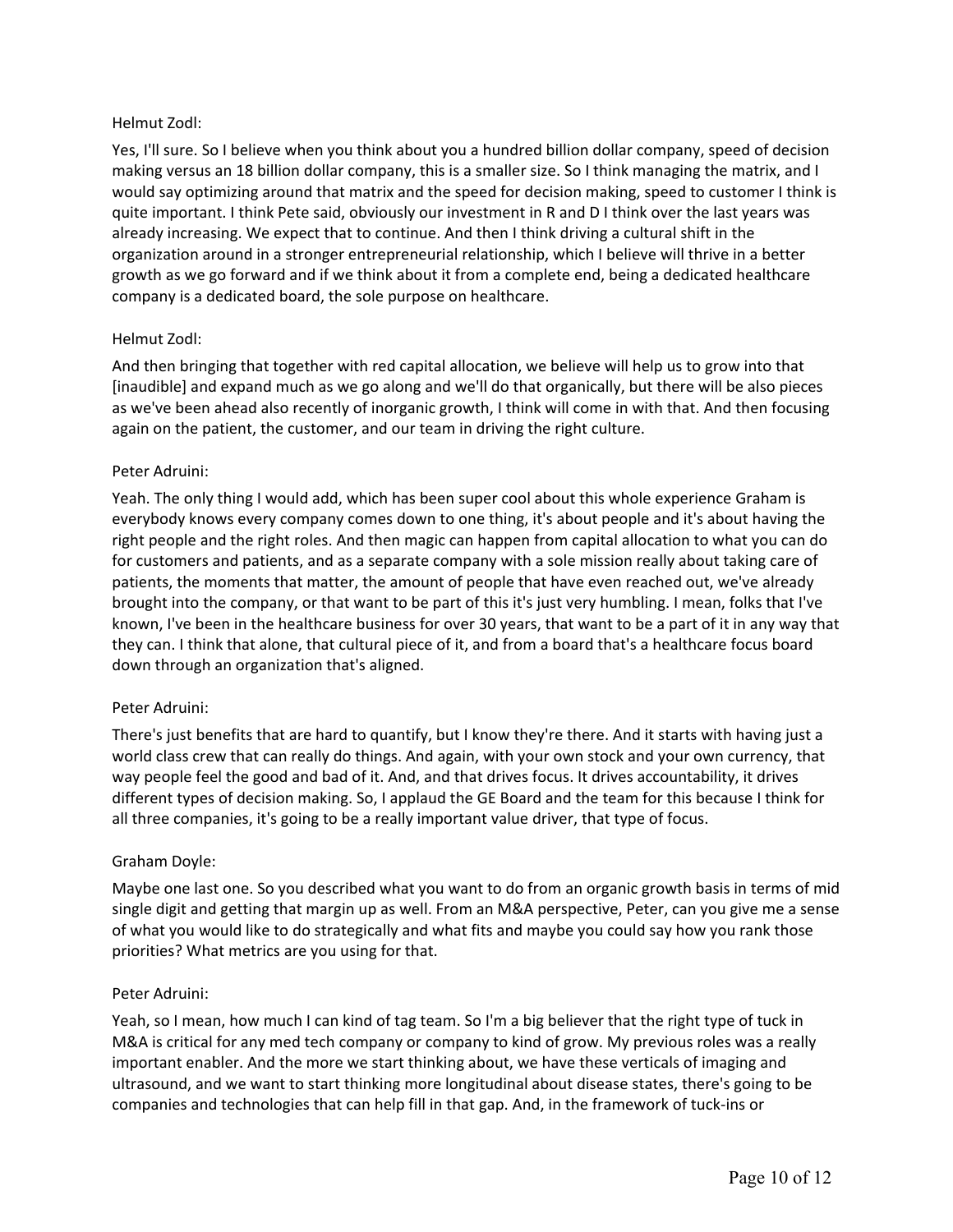integrated capabilities, that's how we would think about them. And so I would say, from day one, as I started probably with, we talked about it and within two weeks we were having weekly M&A discussions.

# Peter Adruini:

And part of this is to start cultivating, right? Some of these relationships, it may be 3-4 years until you ever get to the point where the deal is ready, but having the relationships in cultivating, and I'm a big believer of that. And I know Helmet is as well. And so we've already been able to get some of these things going. I think BK is a great emblematic US prioritization. If could find like five more BKs tomorrow, we go after wide. So BK Medical is ultrasound technology that takes us into another arena, takes us into interventional surgery. So, I'll give the example of it is a surgical instrument with ultrasonic capabilities on the head for visualization, but also an integrated planning tool, in this case for neurosurgery that allows a neurosurgeon once they've debunked or remove a tumor to know, did you get it all, fundamental question.

# Peter Adruini:

In today's world, it's their eye and their touch with the instruments to know if they did. This gives them more evidence and conclusive details on the gray and white matter, did they get it all? And so things like that, to take capabilities that we can leverage the backend but bring us into new areas, super important. I think across, cardiology areas where we can actually integrate more of what we do, if you think about cardiology, we're in echocardiogram, interventional cath labs, EKG work that we actually have. We also have different products in MR that obviously allow cardiovascular MR, CTCA, coronary imaging within CT, how we actually work that together in a cardiology practice to drive better outcomes.

#### Peter Adruini:

So those are the things that we would go after, but obviously near neighbor products that kind of build out care pathway is top of the list. We're looking for creative deals. We're looking for deals that obviously fill out a puzzle and take us into new areas. I think if you look at GE healthcare over the past few years, we've done less in our core business of M&A, and we've done probably more, that was more closer to life sciences. That business is obviously no longer with us, but, but within this focus, I think we've got the capabilities and the teams ready to do more as we find the right deals.

#### Graham Doyle:

So tuck in is the key word I think we should take away then?

#### Peter Adruini:

Tuck-in deals are where we want to start. We've got a separation of the company. We've got lots of opportunity to kind of optimize the portfolios we have and our country strategies and plugging those in to reduce distractions while we're separating and keep moving is how we think about it. Hence why tuck-ins.

#### Graham Doyle:

Brilliant. Well, thank you. I think we've come to the end, so we'll leave it there. Thank you, bud.